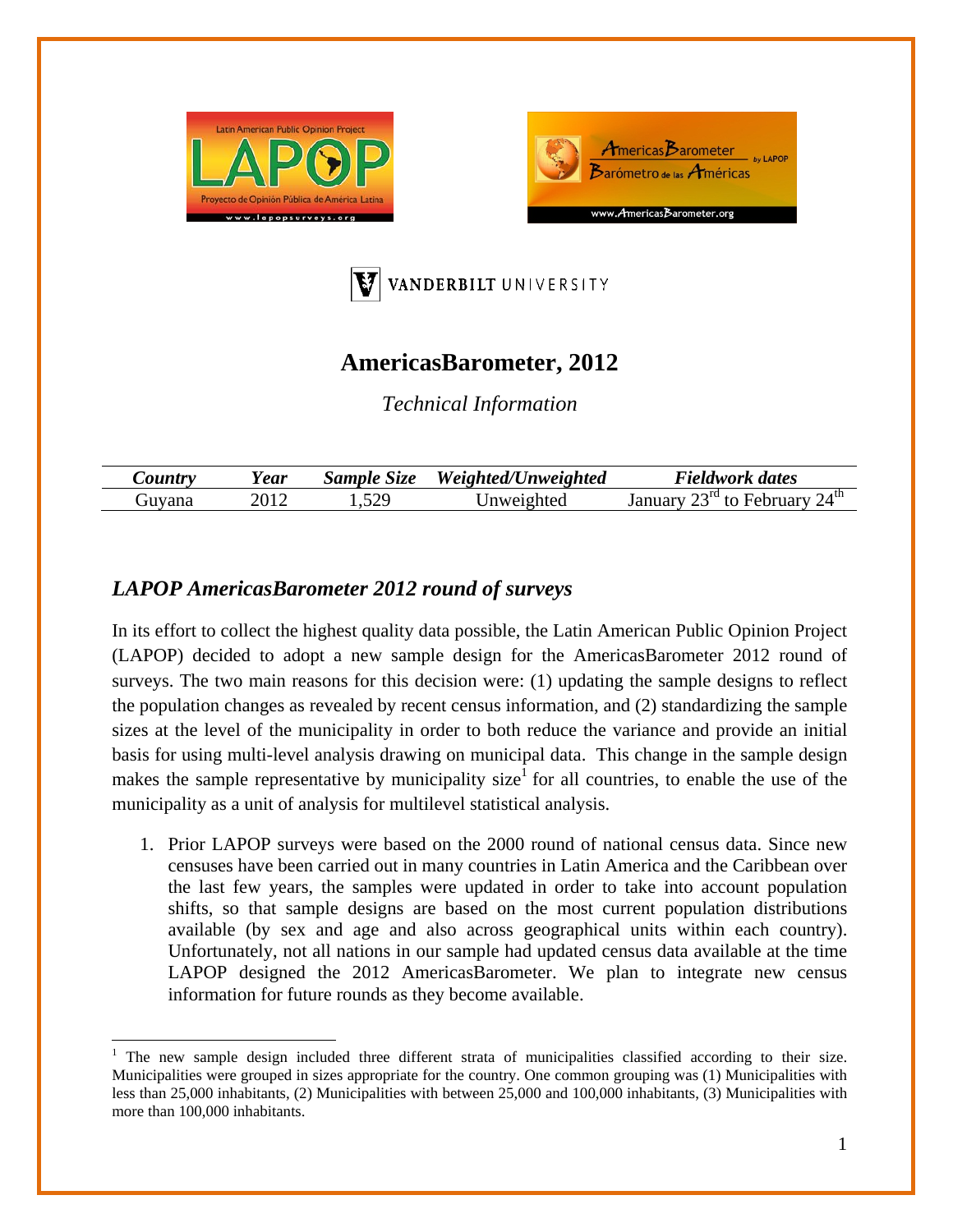2. With the objective of making it possible to perform subnational multi-level analyses and therefore assess the impact of both contextual and individual level characteristics at the subnational level, LAPOP adopted a new strategy for designing survey samples that allocate a somewhat larger number of cases to smaller municipalities within each country. Recent studies have demonstrated the importance of considering both the effects of municipal as well as regional characteristics on citizens' attitudes and behaviors; however, multilevel analyses are only feasible if a reasonable number of interviews are carried out in each municipality, and if those interviews are reasonably well distributed throughout each municipality. Prior LAPOP samples were  $PPS<sup>2</sup>$  adjusted to the municipal level, but this meant that some municipalities had a very small number of interviews, while others were quite large. A single large municipality, e.g., the capital of the country, could have drawn a very larger number of interviews. For the 2012 round, we continued to use PPS in the selection of the municipalities themselves, but established a target minimum sample size for each municipality of 12 respondents for larger countries and 24 respondents in smaller countries, in both cases divided into clusters of six respondents each. The clusters were distributed in direct proportion to the urban/rural breakdown of a given municipality<sup>3</sup>. Thus, by increasing the number of interviews per municipality in the smallest municipalities, LAPOP seeks to facilitate investigating subnational patterns using multilevel modeling techniques. For the larger municipalities, we also retained the PPS approach, but would often subdivide the large cities into districts (or equivalent units) whenever possible so that a large city might have 4 or even 6 PSUs. Our rationale there was to treat the district as a unit for the purposes of calculating the intra-class correlations (rho statistic). The largest gains from this new sample design will come in subsequent rounds of surveys, as aggregated data across time will provide users with larger municipal sample sizes. The 2012 round established the basis for collecting useful data at the municipal level that can be merged with future round of surveys using the same sample design.

Simulations were carried out using the 2010 data set in order to determine the impact of revising the sample designs. Those simulations demonstrated the efficacy of the new design proposal, but required some modification for the largest countries in the sample. At the same time, the 2012 round sample design continue to utilize the very same strata as in prior years in order to maintain the reporting continuity of prior studies.

The remaining pages of this technical note describe the sample design of the Guyanese AmericasBarometer 2012 survey.

 <sup>2</sup> Probability Proportional to Size

<sup>&</sup>lt;sup>3</sup> It should be noted that in some countries particular circumstances forced some deviation from this norm of 12 and 24 respondents per municipality. Users of the database should examine the variable PSU included in the UNWEIGHTED dataset to find sample sizes per municipality (or subunits of municipalities when the population size of the municipality was very large).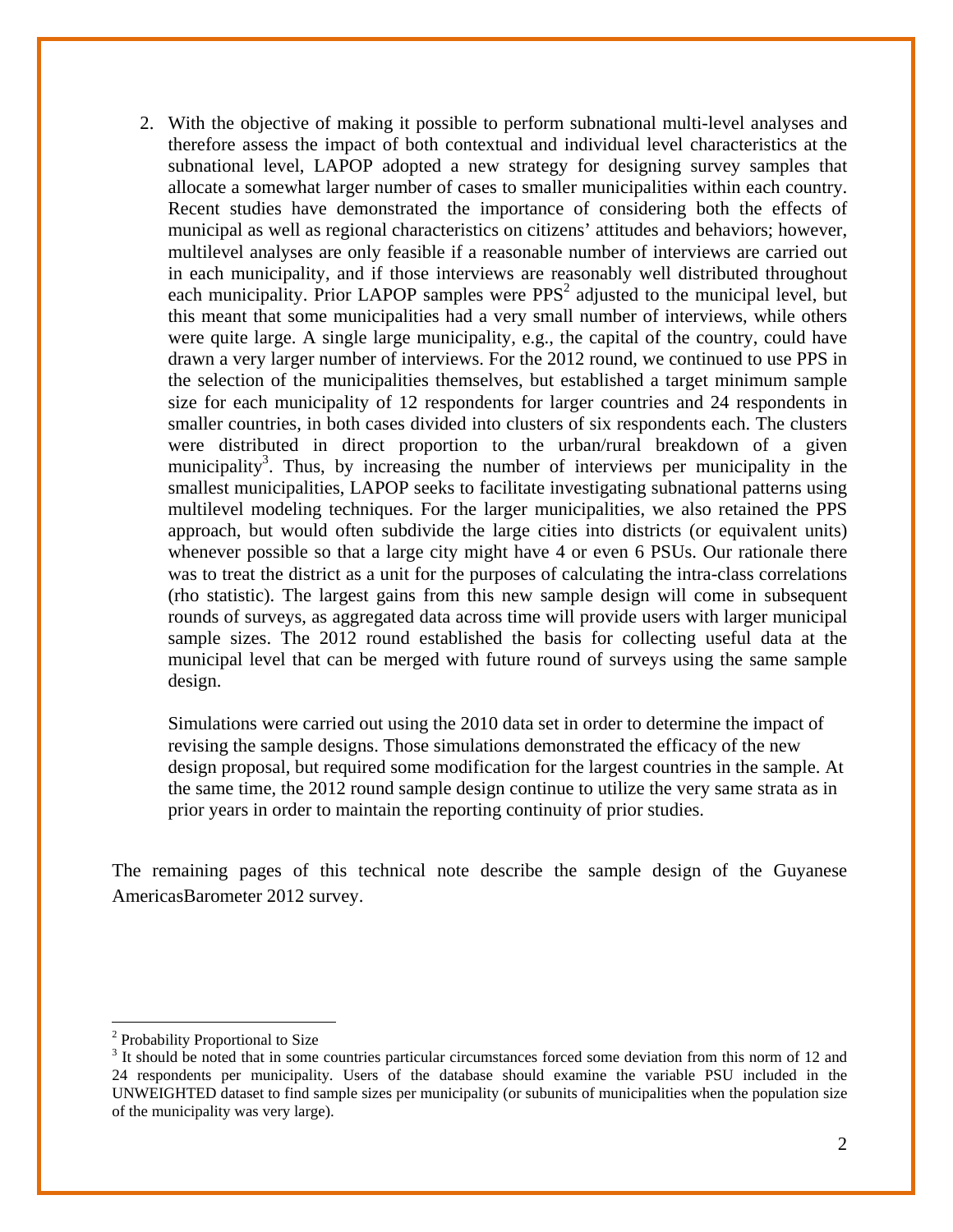## *Guyana 2012 AmericasBarometer Round*

This survey was carried out between January  $23<sup>rd</sup>$  and February  $28<sup>th</sup>$  of 2012, as part of the LAPOP AmericasBarometer 2012 wave of surveys. It is a follow-up of the national surveys of 2006, 2009, and 2010 carried out by the LAPOP. The 2012 survey was conducted by Vanderbilt University with the field work being carried out by Development Policy and Management Consultants (DPMC). The 2012 AmericasBarometer received generous support from many sources, including USAID, UNDP, IADB, Vanderbilt U., Princeton U., Université Laval, U. of Notre Dame, among others.

The project used a national probability sample design of voting-age adults, with a total N of 1,529 people. It involved face-to-face interviews conducted in English. The survey used a complex sample design, taking into account stratification and clustering.

The sample consists of four strata representing the main geographical regions: Greater Georgetown area, Region 3 and rest of Region 4, Regions 2, 5 and 6, and Regions 1, 7, 8, 9, and 10. Each stratum was further sub-stratified by size of the Municipalities and Neighbourhood Democratic Councils (NDCs), and by urban and rural areas. Respondents were selected in clusters of 30.

The sample consists of 51 primary sampling units and 255 final sampling points. A total of 480 respondents were surveyed in urban areas and 1,049 in rural areas. Respondents were selected in clusters of 30 both in urban and rural areas. The estimated margin of error for the survey is  $\pm$  2.5.

Table 1 shows the unweighted sample size in each of the four strata and by municipality size.

| ликтказдагынски эш тет игчили             |                               |  |  |  |
|-------------------------------------------|-------------------------------|--|--|--|
| <b>Strata</b>                             | <b>Unweighted Sample Size</b> |  |  |  |
| Greater Georgetown Area                   | 300                           |  |  |  |
| Region 3 and rest of Region 4             | 569                           |  |  |  |
| Region 2,5 and 6                          | 450                           |  |  |  |
| Region $7,8,9$ and $10$                   | 210                           |  |  |  |
| <b>Total</b>                              | 1,529                         |  |  |  |
|                                           |                               |  |  |  |
| <b>Size of Municipality</b>               |                               |  |  |  |
| Large (Urban Areas)                       | 480                           |  |  |  |
| Medium (Rural areas with more than 5,000) | 473                           |  |  |  |
| inhabitants)                              |                               |  |  |  |
| Small (Rural areas with less than 5,000)  | 576                           |  |  |  |
| inhabitants)                              |                               |  |  |  |
| <b>Total</b>                              | 1,529                         |  |  |  |

**Table 1: Sample sizes by Strata, Municipality Size and urban/rural area in the 2012 AmericasBarometer Survey in Guyana**